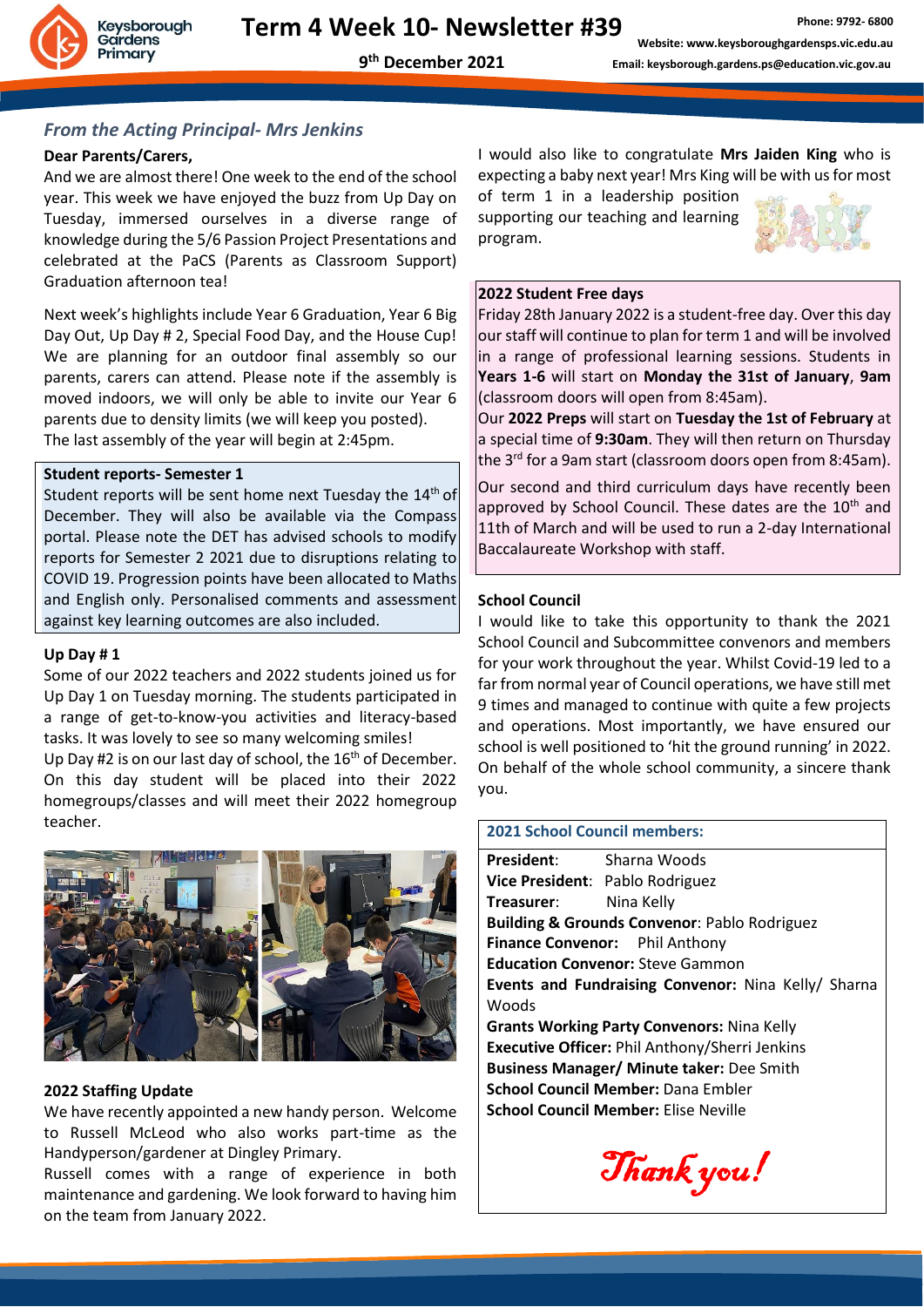

### **Term 4 Week 10- Newsletter #39**

**Phone: 9792- 6800 Website: www.keysboroughgardensps.vic.edu.au Email: keysborough.gardens.ps@education.vic.gov.au**

### **School Uniform**

Please note ALL students will need a book bag for 2022. These can be purchased from PSW:

[Making your school look great Primary Pete Bookbag](https://www.psw.com.au/19622-8300396-19622-4.html)  [\(psw.com.au\)](https://www.psw.com.au/19622-8300396-19622-4.html)

Also, a reminder that black school shoes are part of our school uniform. If you are purchasing school shoes over the holidays, please purchase **black** (mostly) runners or school shoes!

Now is a good time to sell your second-hand uniforms! Join our parent run Facebook Second-hand Uniform shop via:

[https://www.facebook.com/groups/779904486203369/?re](https://www.facebook.com/groups/779904486203369/?ref=share) [f=share](https://www.facebook.com/groups/779904486203369/?ref=share)

### **Instrumental Program for 2022**

We recently sought an expression of interest from a variety Instrumental Providers for 2022. After consultation with School Council, it has been decided our Instrumental Music provider for 2022 will be ABC Music.

ABC Music bring a variety of expertise and experience such as fully qualified teachers, student reports, opportunity for examinations as well as production and band assistance.

A flyer will be distributed next week providing you with further details.

We would like to take this opportunity to thank Orange Tree music for the services over 2020 and 2021.



### **Gratitude**

A HUGE thank you to Buxton Real Estate who have been our partners over 2021. We would like to thank them for their support.



Kind Regards,

*Sherri* Sherri Jenkins | Acting Principal



## **Congratulations to the STUDENTS OF THE WEEK!**

- G'zelle Lay
- Aarza Riar
- Avitha Karipal
- James Kelly
- ◆ Trey Ratsavong
- Kiara Walsh
- Harley Tek
- Maneth Jayasinghe
- Sienna Coates
- Rinathya Luthra

| <b>DIARY DATES 2021</b>                                                   |            |                                                                                                  |
|---------------------------------------------------------------------------|------------|--------------------------------------------------------------------------------------------------|
| December 2021                                                             |            |                                                                                                  |
| Friday 10th                                                               | Wk 10      | <b>Book Fair ends</b><br>Yr 3 Incursion<br>Yr 1/2 Creative Day<br>(No Assembly)                  |
| Monday 13th                                                               | Wk 11      | Yr 6 Graduation                                                                                  |
| Tuesday 14th                                                              | Wk 11      | Yr 6 Big Day Out                                                                                 |
| Wednesday 15th                                                            | Wk 11      | <b>KGPS House Cup</b><br>Special Lunch Day                                                       |
| Thursday 16th                                                             | Wk 11      | Prep- Yr 5 Transition 'Up Day' #2<br>Final Assembly - 2:45pm<br>Last day of Term 4-3:30pm finish |
| January 2022                                                              |            |                                                                                                  |
| Monday 31st                                                               | Wk 1       | First Day of Term 1- Yr1 -6 students                                                             |
| <b>February 2022</b>                                                      |            |                                                                                                  |
| Tuesday 1st                                                               | <b>Wk1</b> | Prep's First Day                                                                                 |
| Assembly every Friday at 2:55pm- Outdoor assembly's<br>parents can attend |            |                                                                                                  |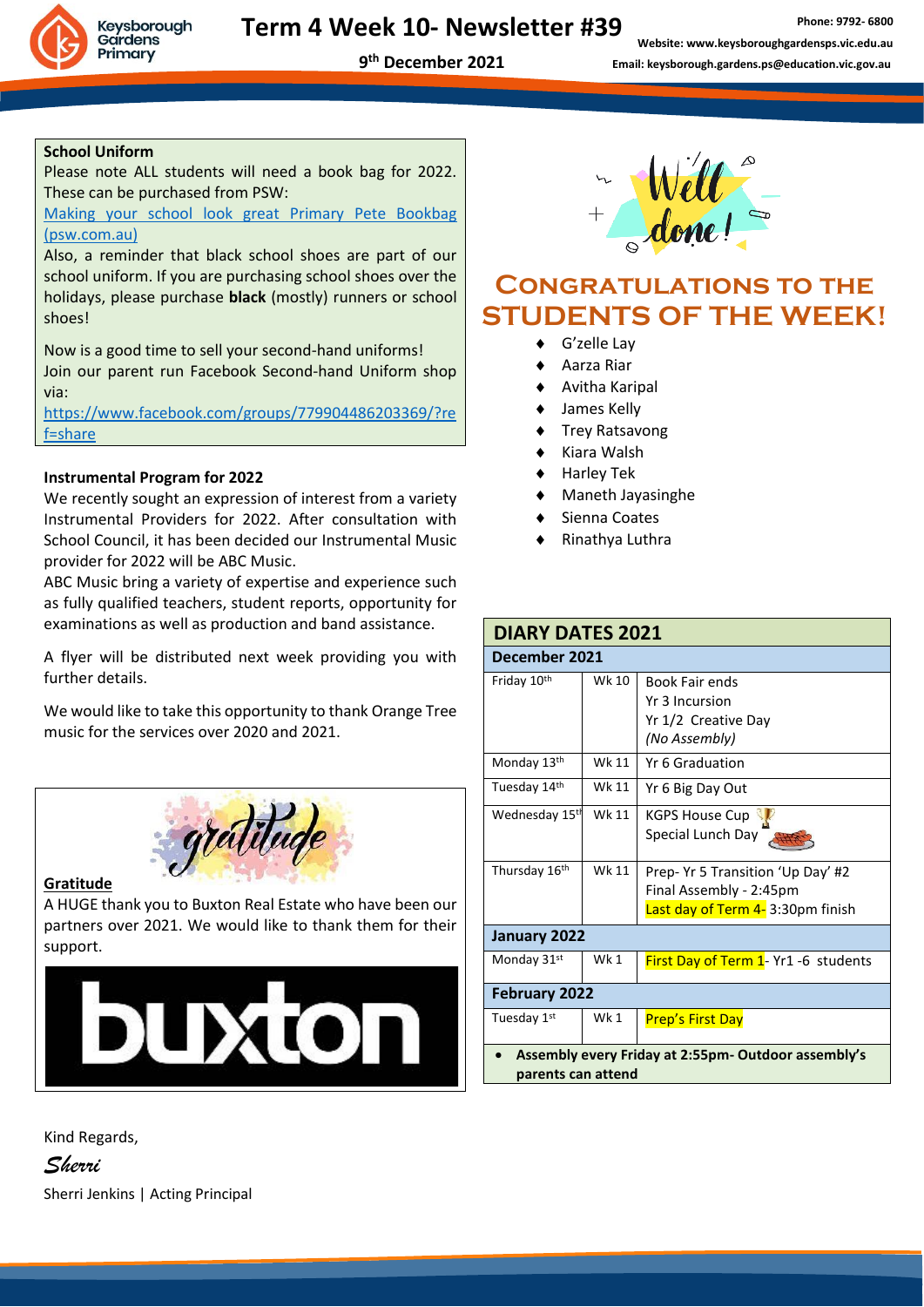**9 th December 2021**

**Phone: 9792- 6800 Website: www.keysboroughgardensps.vic.edu.au Email: keysborough.gardens.ps@education.vic.gov.au**

# **5/6 Passion Project**

In Year 5/6 our Transdisciplinary Theme - 'How We Express Ourselves' allowed students to look closely at the ways people use creativity to solve problems and express ideas. Students explored how creativity is developed and can be expressed in different ways. To culminate this unit, students created a passion project. This required students to follow the process of research, development, feedback and improvement to then present or express their findings in a creative way. This week on Monday afternoon we opened the classroom to the rest of the school to come and take a look at the amazing work that students have completed!